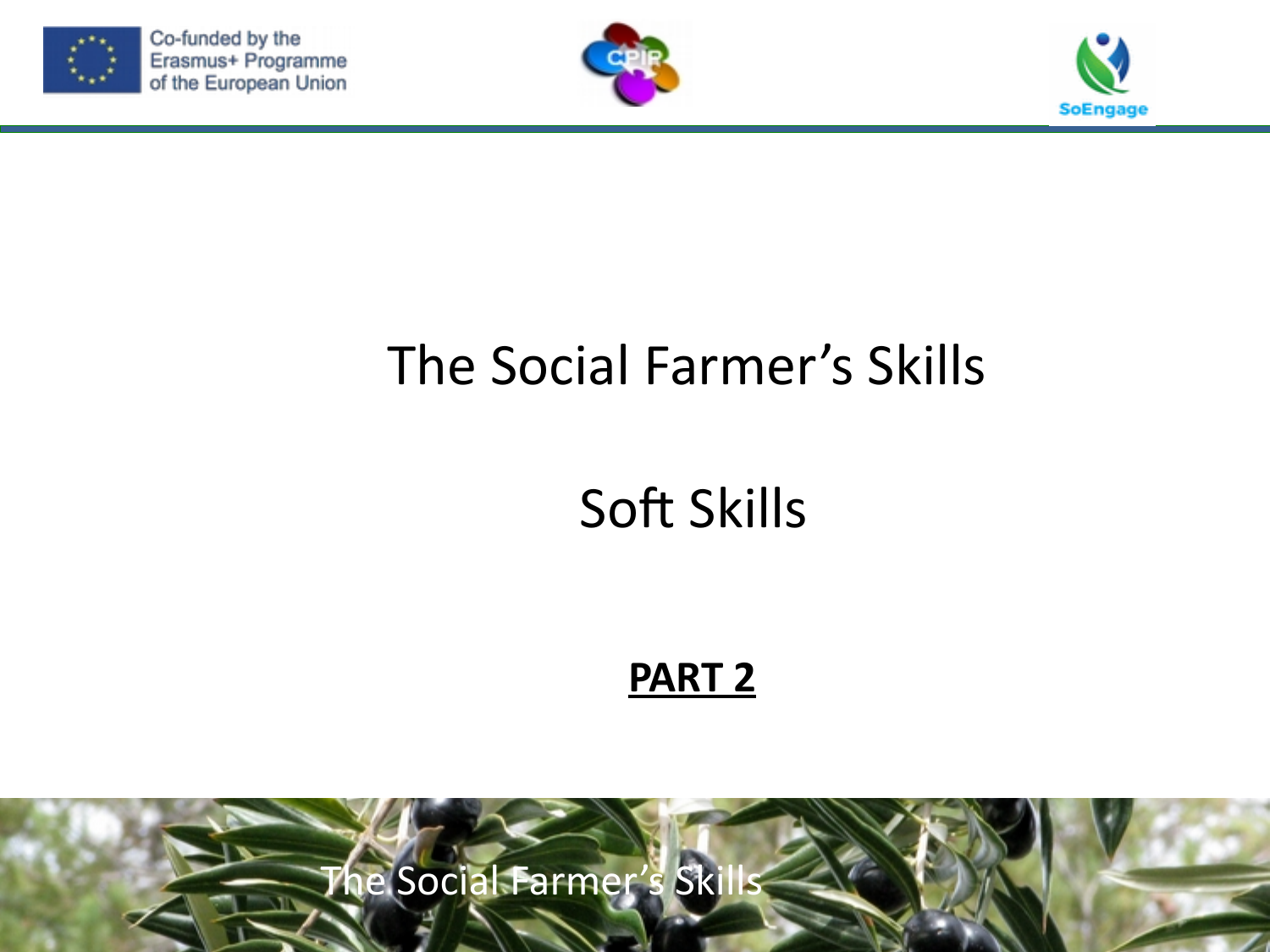





# Module Objectives:



- To define **Soft Skills**;
- To explain the difference between **Hard Skills** and **Soft Skills**;
- To list and provide examples of **Soft Skills**.

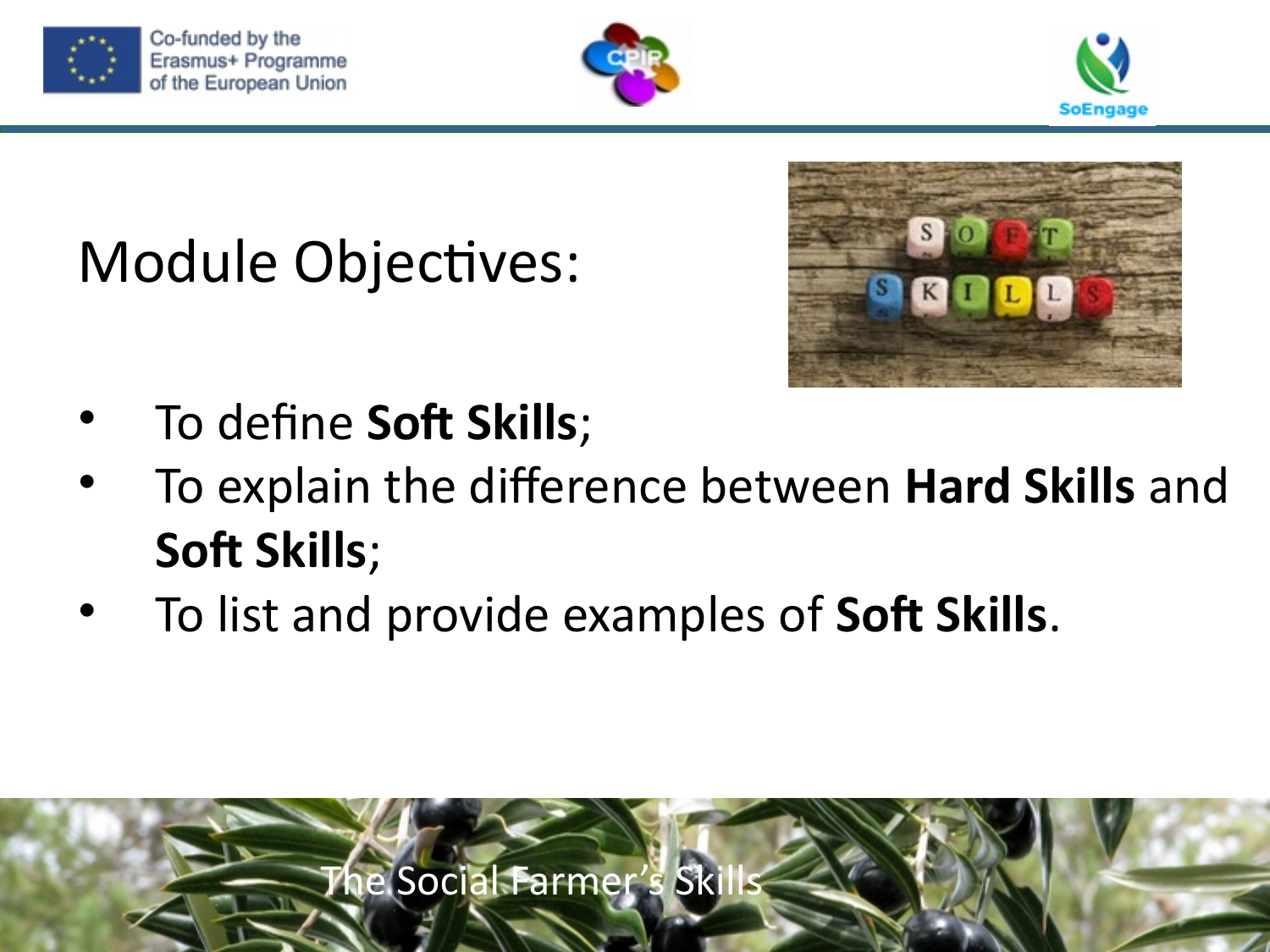





## Module Summary:

- **Definition** of **Soft Skills** and **Hard/Technical Skills**.
- **Importance** of **Soft Skills**.
- **A Social Farmer's** main **Soft Skills definition** and **presentation**: **Creativity**, **Integrity**, **Openness to Diversity**, **Passion & Self-Motivation, Positive Attitude, for Others**.**Soft Skills**

**Hard Skills** 

The Social Farmer's Skills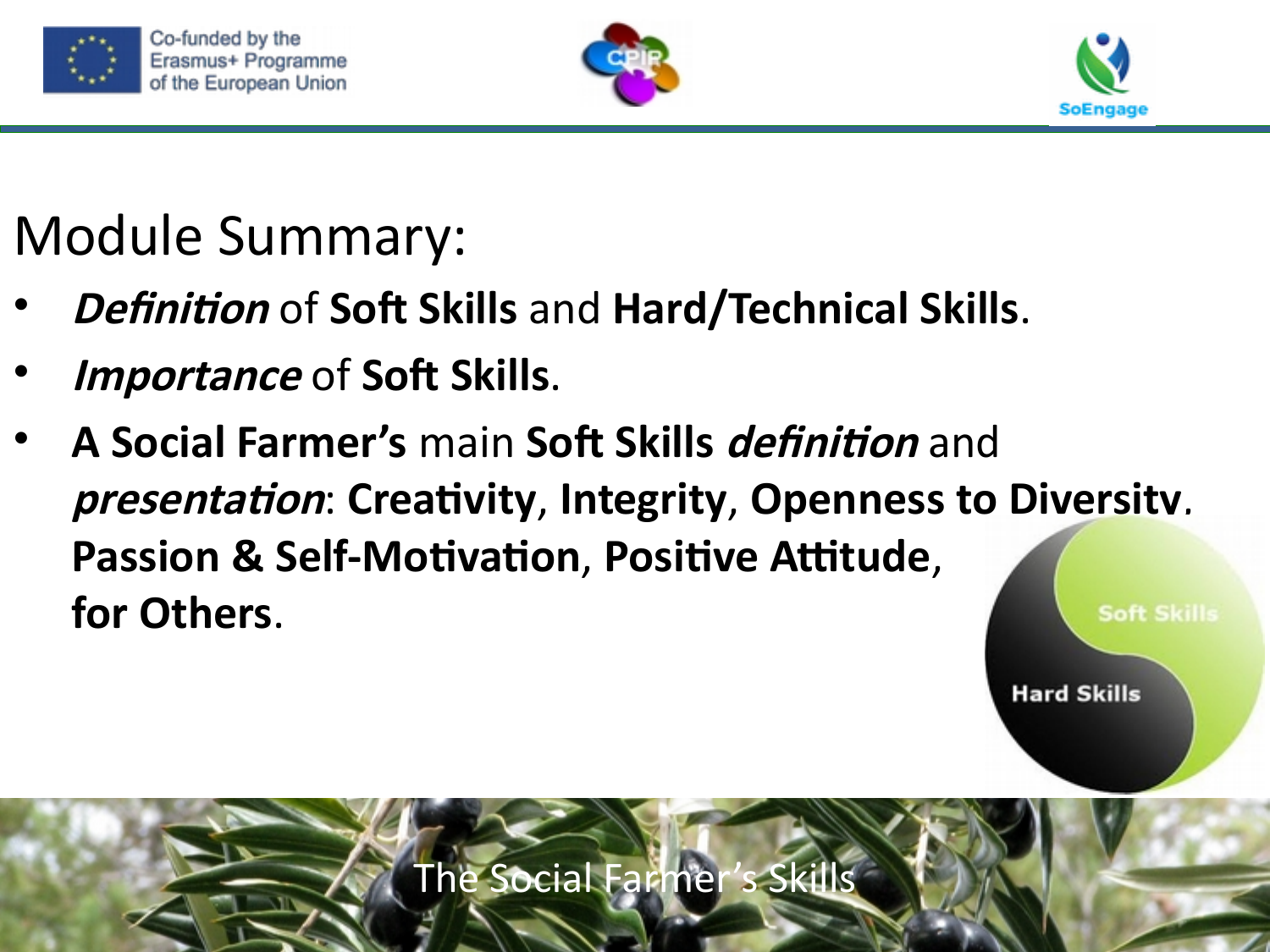





- **Soft Skills** are "personal attributes that enable someone to interact effectively and harmoniously with other people" (Oxford Dictionary).
- **Hard / Technical Skills** (computer technology, marketing, project management) are industry specific, are learned through training, and are based on technical knowledge, while **Soft Skills** (slides 4- 10 below) are useful across all industries, are natural abilities, and are related to emotional intelligence (Jackson, 2019).**Soft Skills**

**Hard Skills** 

The Social Farmer's Skills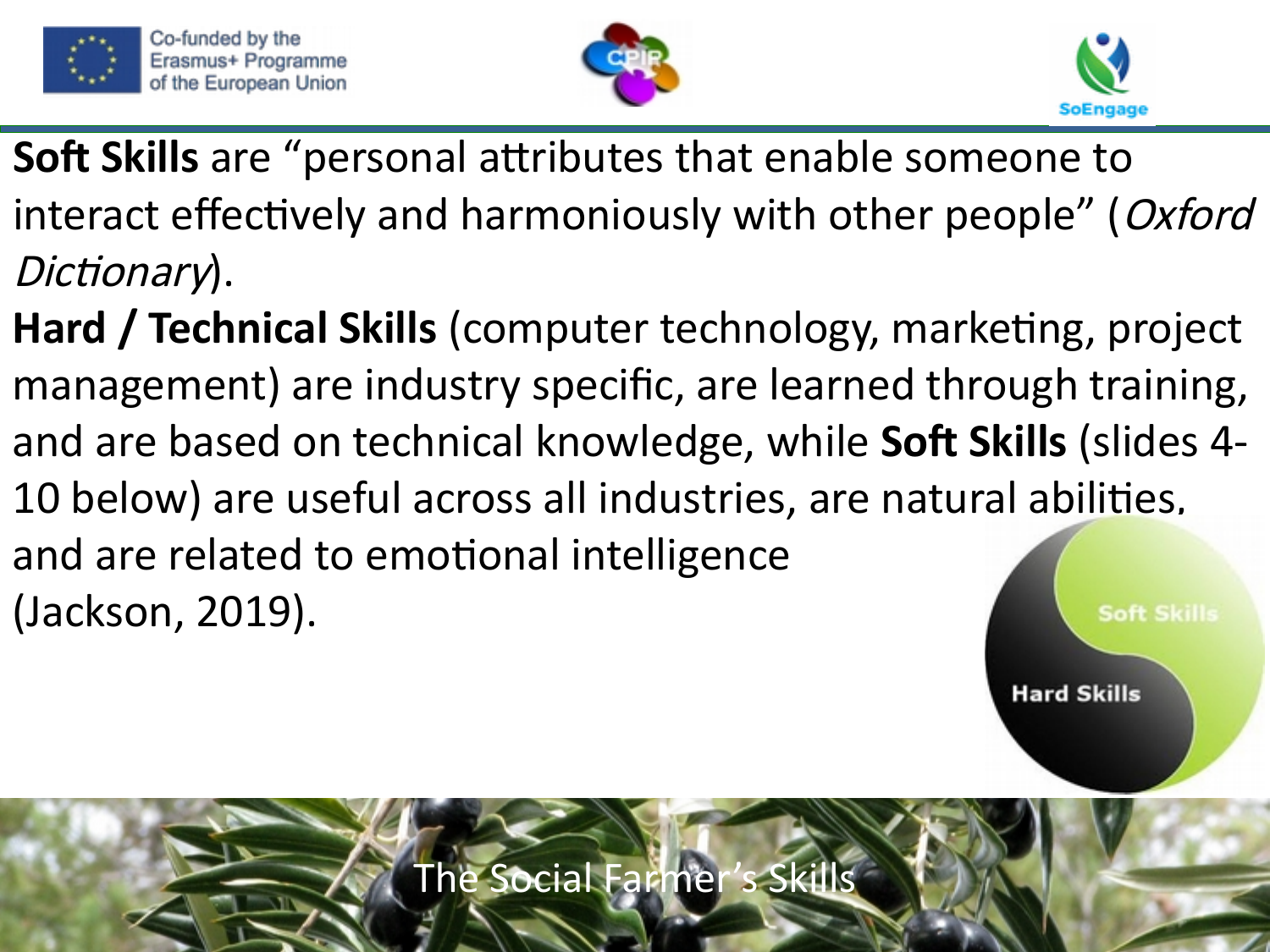





**Soft Skills** are important in **Social Farming** because the latter:

- Includes activities that use both plant and animal resources to generate / promote **education**, **rehabilitation**, **social inclusion**, **social services** and **therapy**;
- Is related to farm activities where **groups of people can participate in meaningful farming activities together with family farmers and support staff**;
- Addresses **diverse needs for different groups of disadvantaged people**  (persons with intellectual or physical disabilities; recovery from mental illhealth or alcohol/drug/other addictions; elderly/elderly with specific support needs; long-term unemployed; prisoners or ex-offenders; youth; persons suffering from burnout; persons with a terminal diagno (Di Iacovo, 2009).

The Social Farmer's Skil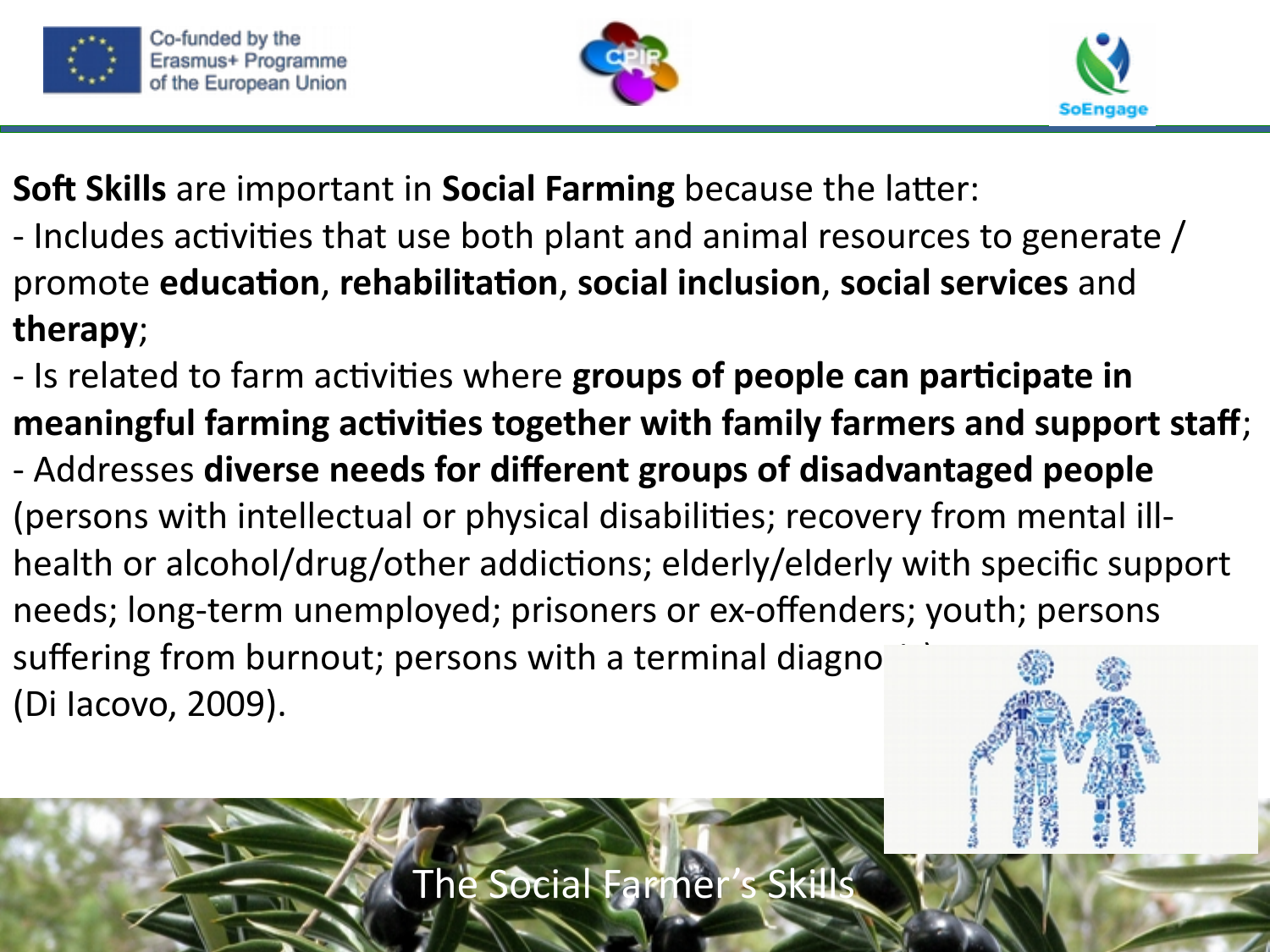





#### **Creativity** – a creative Social Farmer is able to:

- Allow time for participants to explore all possibilities, moving from popular to more original ideas;
- Apply more than one way to accomplish a task, experiment with options and try out other approaches;
- Ask stimulating questions and encourage participants to think out of the box, norms, values, procedures or practical limitations;
- Come up with real new concepts or solutions;
- Emphasise process rather than product.

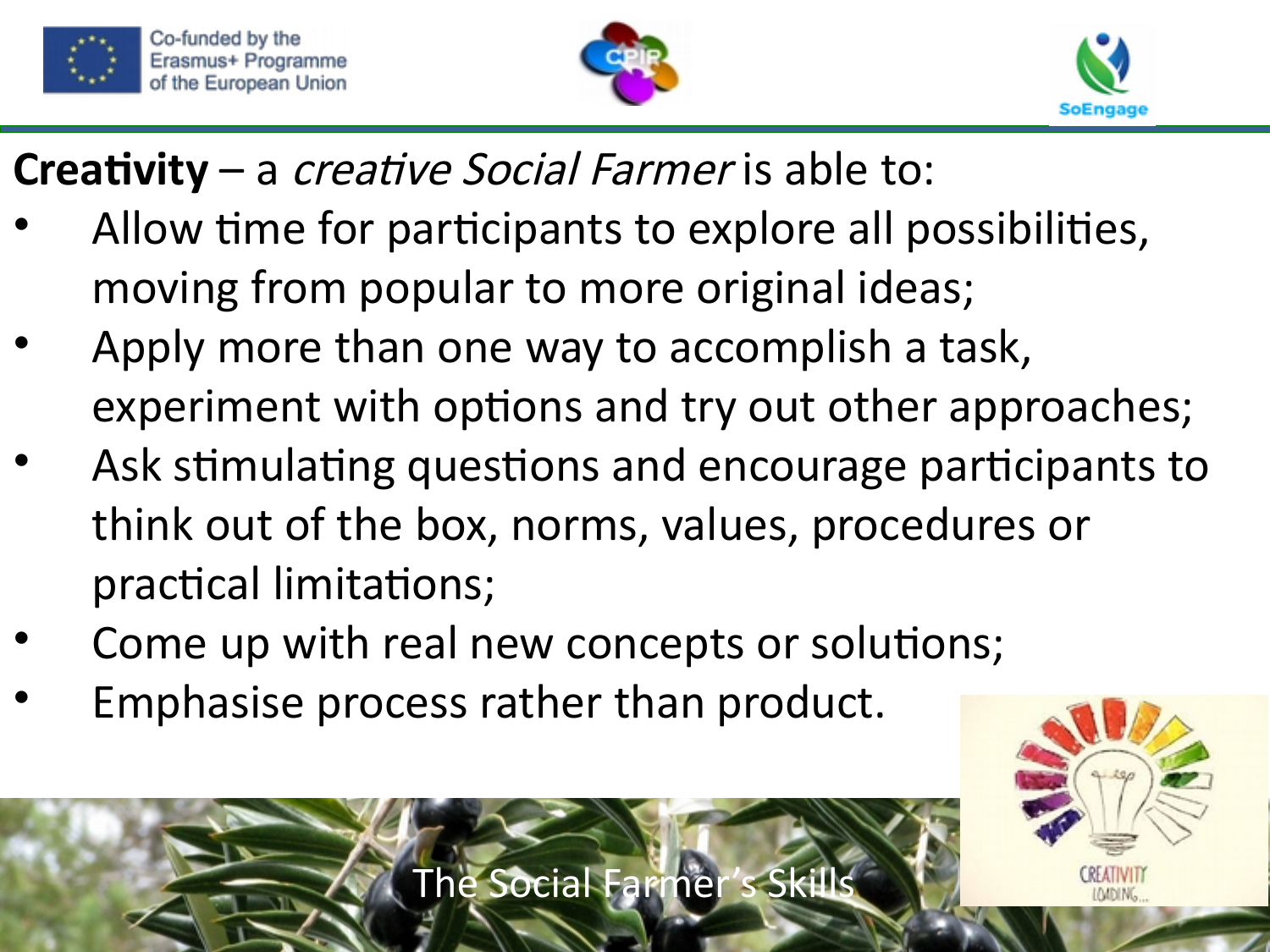





- **Integrity** a Social Farmer of integrity is able to:
- Openly admit his/her mistakes and take responsibility;
- Prevent / dissolve conflict of interests in time;
- Stick to his/her values and moral principles consistently, even under pressure;
- Stick to truthfulness in his/her communication, actions and sharing of information;
- Treat confidential or sensitive information about participants discretely and with care [\(Case Study no. 1, PL\);](https://www.soengage.eu/portfolios/pl1-malgorzata/)
- Treat confidential or sensitive information about the organisation discretely and with care.



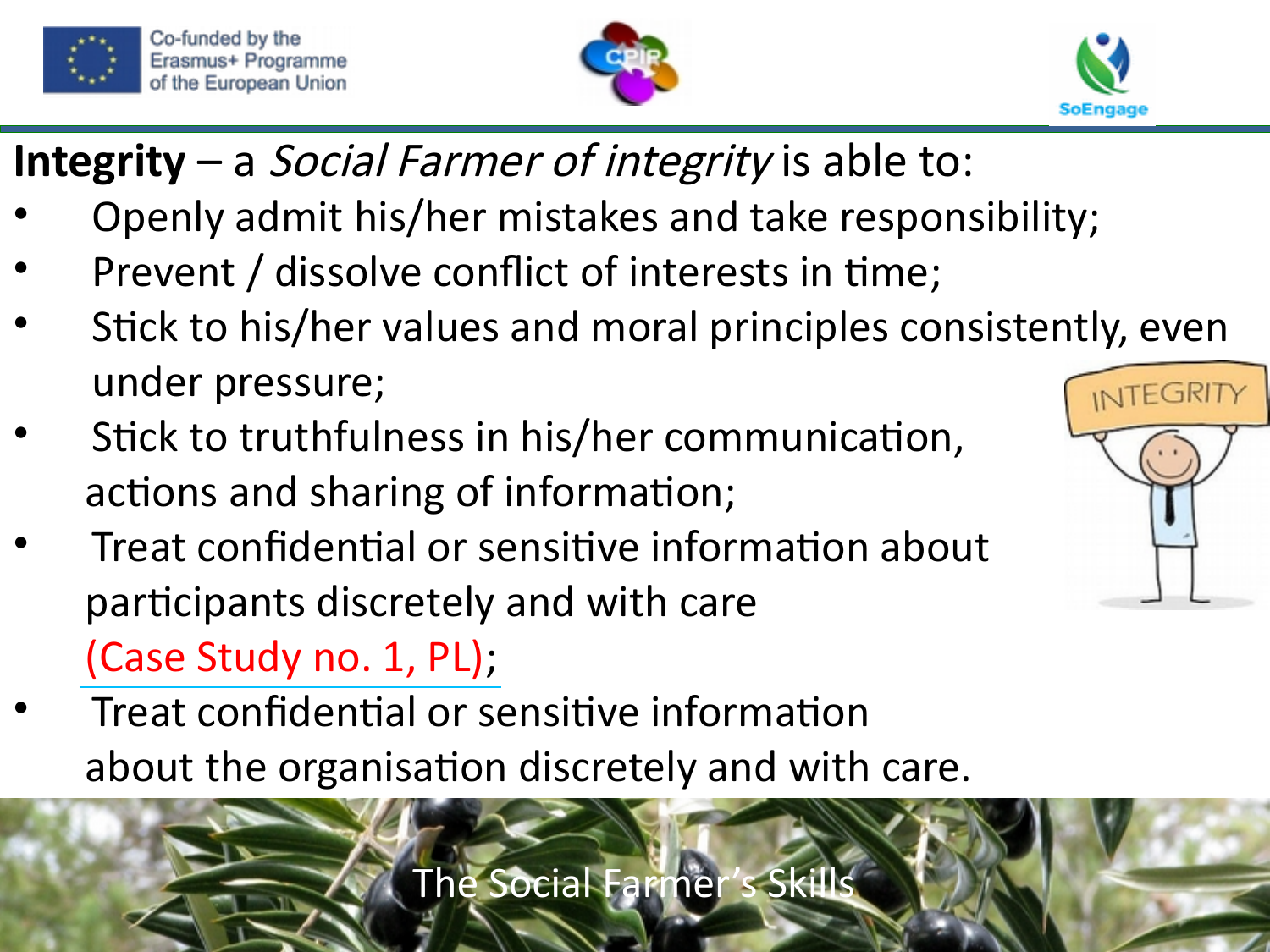





#### **Openness to Diversity** – a Social Farmer open to diversity is able

to:

- Accept similarities / dissimilarities between individuals;
- Be open to new perspectives and diversity of others;
- Identify the values important to members from diverse backgrounds;
- Initiate and develop relationships with people of different age, cultural background, educational background, etc.;
- Interact respectfully and appropriately with people from diverse backgrounds;
- Recognise and critically reflect upon one's own (conscious and unconscious) biases in relation to age, gender, etc.;
- Understand how people differ in their beliefs, values.



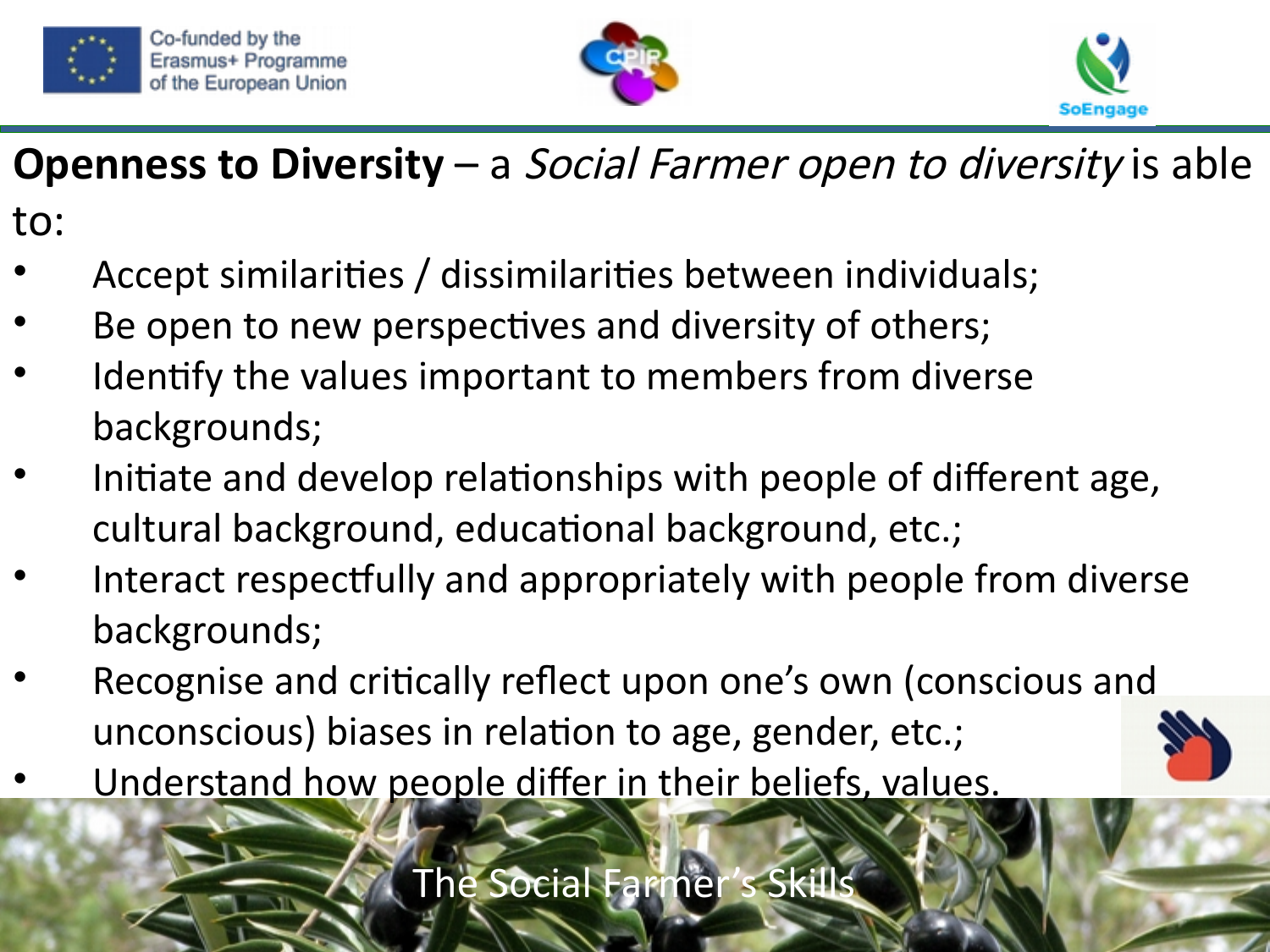





LOVE

**Passion & Self-Motivation** – a self-motivated Social Farmer (just like Viorel Crenicean, the Social Farmer running Deborah House

- see [Case Study no. 2, Romania\)](https://www.soengage.eu/portfolios/ro2-fundatia/) is able to:
- Find the shift lever;
- Reward himself/herself when he/she thinks he/she has done things well;
- See that first you have to act, and then the desire will generate itself;
- Set realistic objectives, so as to be able to effectively assess the desired goal.

The Social Farmer's Skills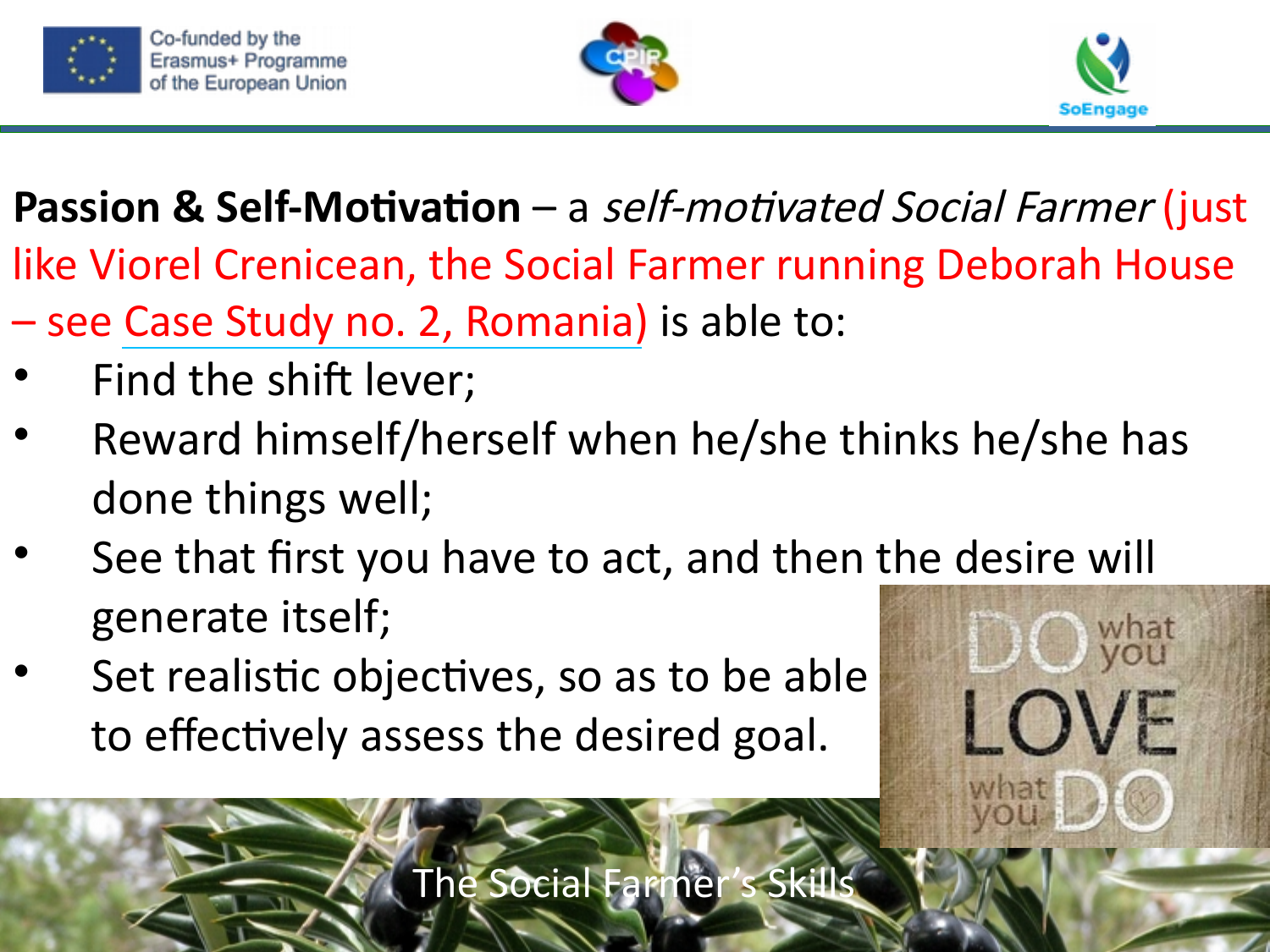





**Positive Attitude** – a *Social Farmer with a positive attitude* is able to:

- Accept his/her mistakes, and know how to improve them through introspection;
- Always act with a purpose;
- Be aware of the present;
- Control his/her thoughts in various situations.

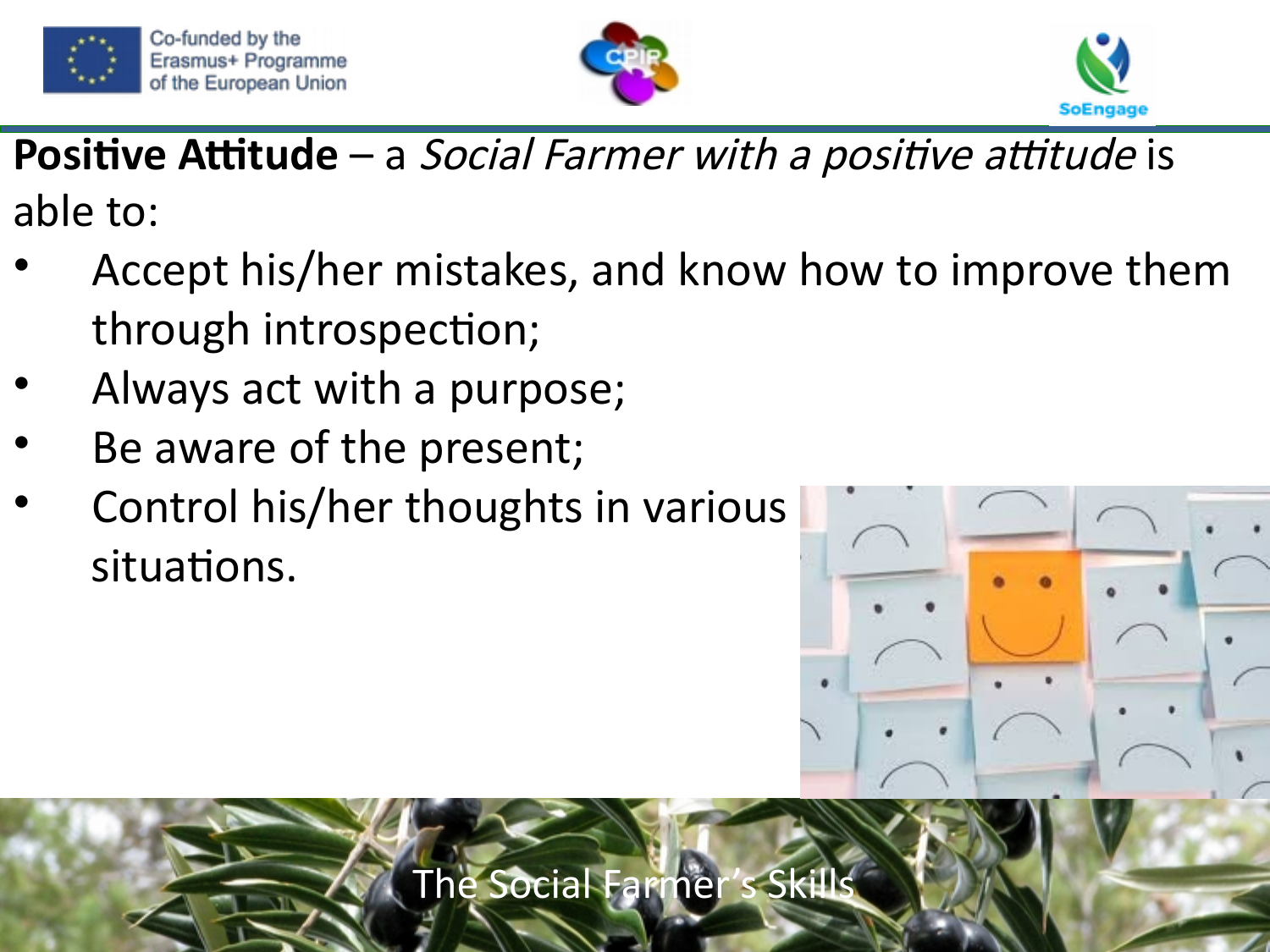





 $R$   $E$   $S$   $P$   $E$ 

#### **Respect for Others** – a Social Farmer who respects others is able

to:

- Address disagreements with others in a diplomatic way, avoiding conflict;
- Exhibit an interest in and appreciation of others' perspectives, knowledge, skills and abilities;
- Express recognition and gratitude for the efforts and contributions of others;
- Listen to others and value their message / opinion;
- React to other people's ideas in a constructive way during conflicts and accept others as they are [\(Case Study no. 1, UK\).](https://www.soengage.eu/portfolios/annagh-ni-uk/)

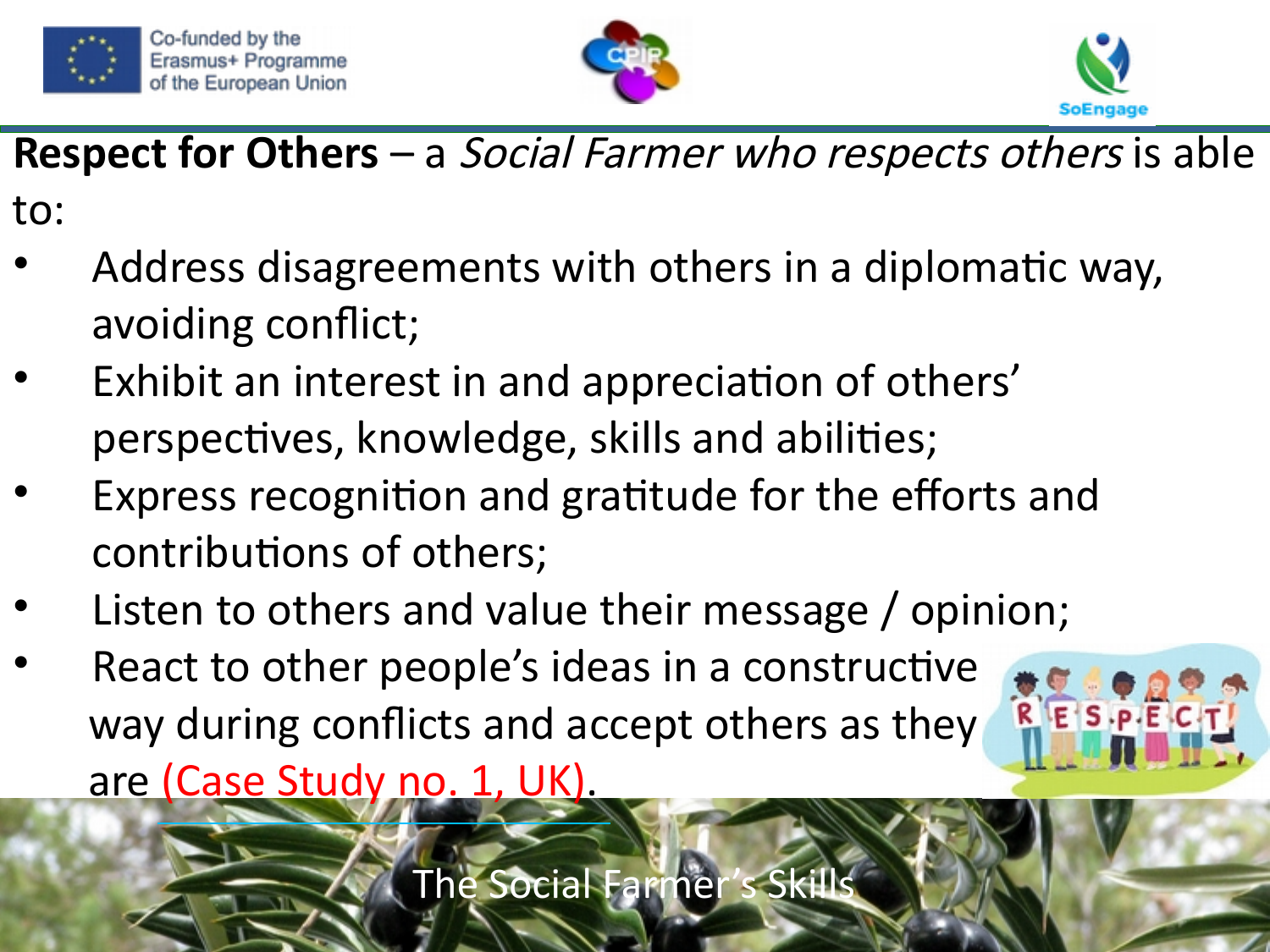





**Soft Skills** are believed to outweigh **Hard / Technical Skills**: a farmer may be good at practicing farming (i.e. the cultivation of the soil for the growing of crops and the rearing of animals to provide food, wool, and other products) but, without the proper **Soft Skills**, he/she will never be a **Social Farmer**.